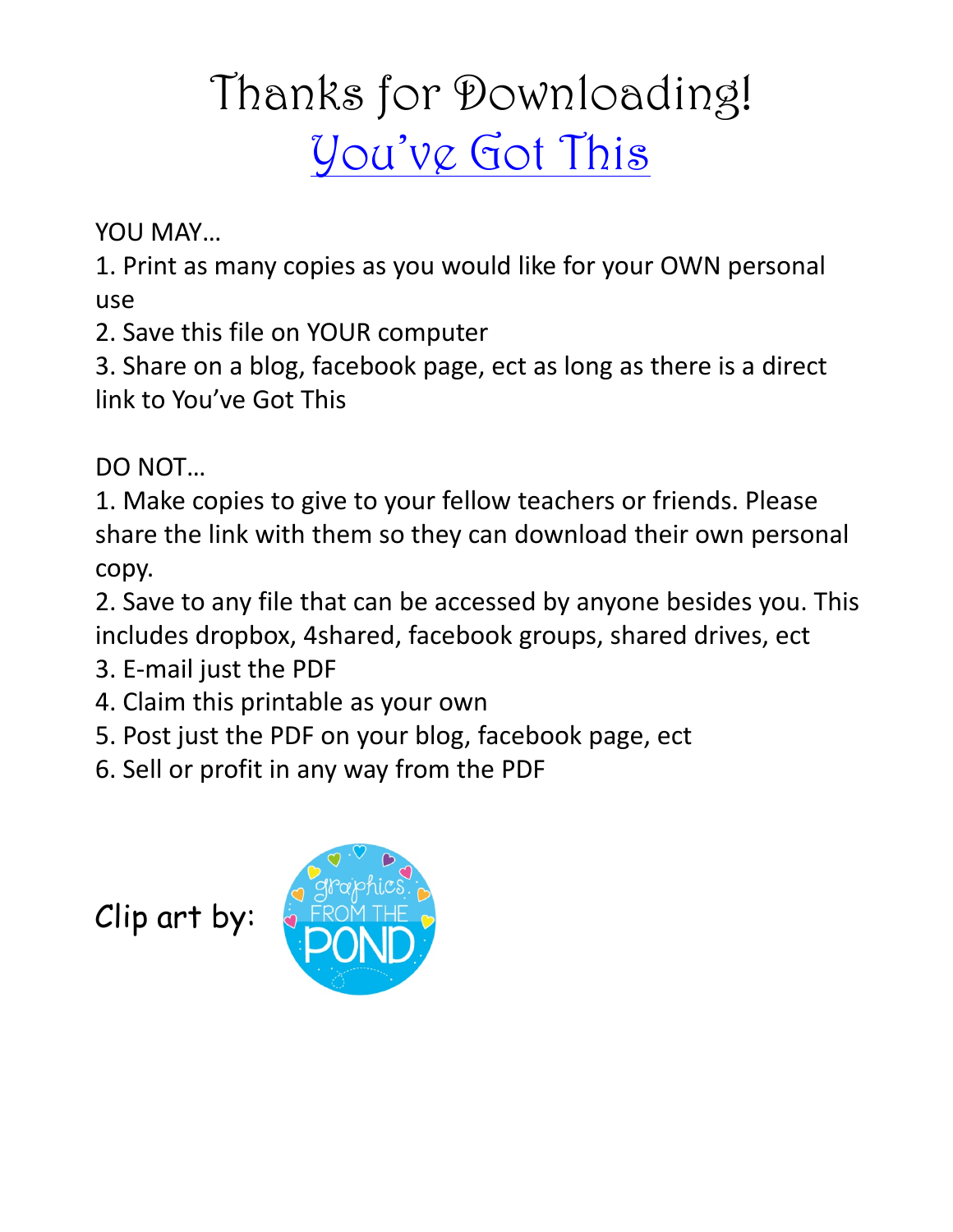## You may also like:





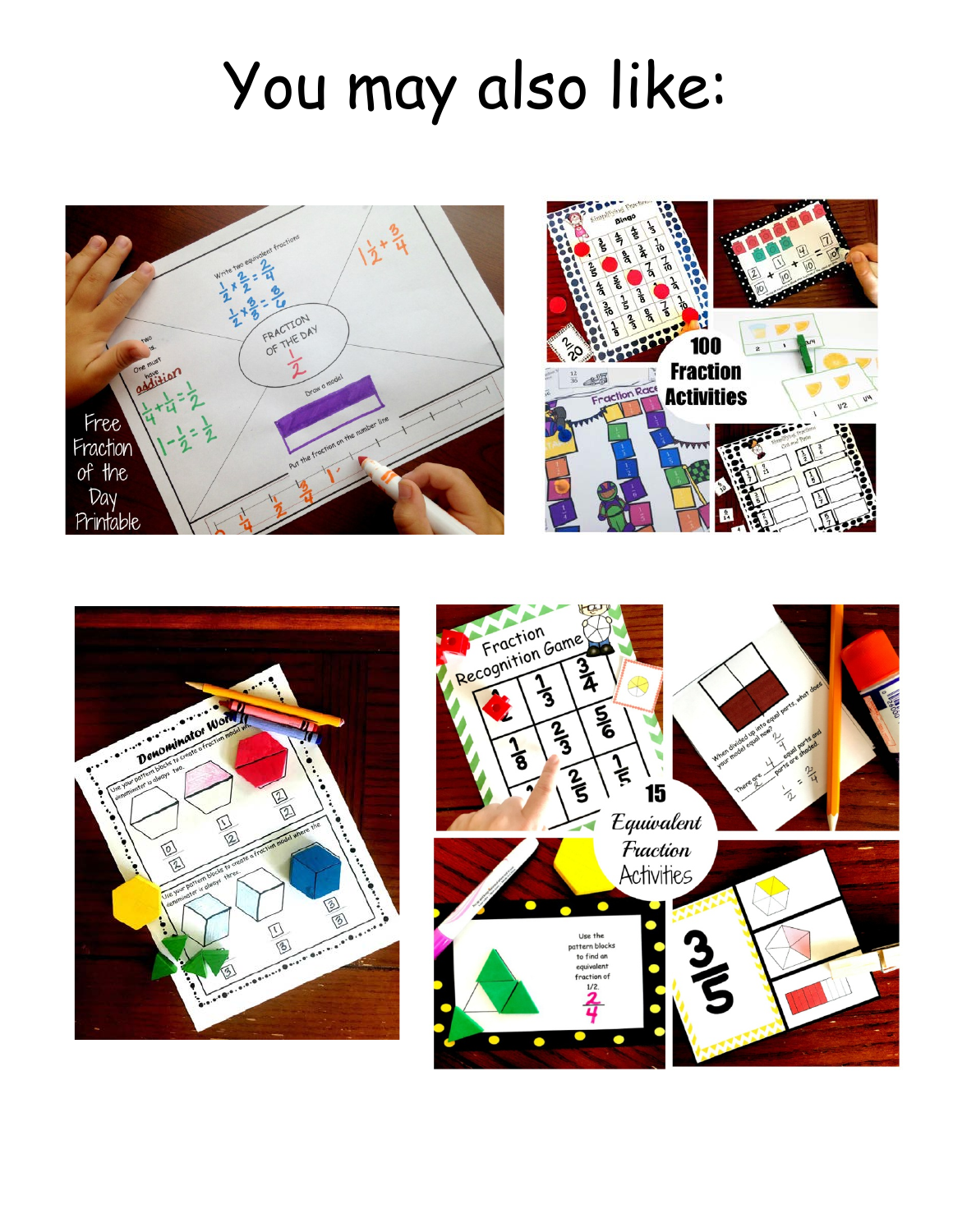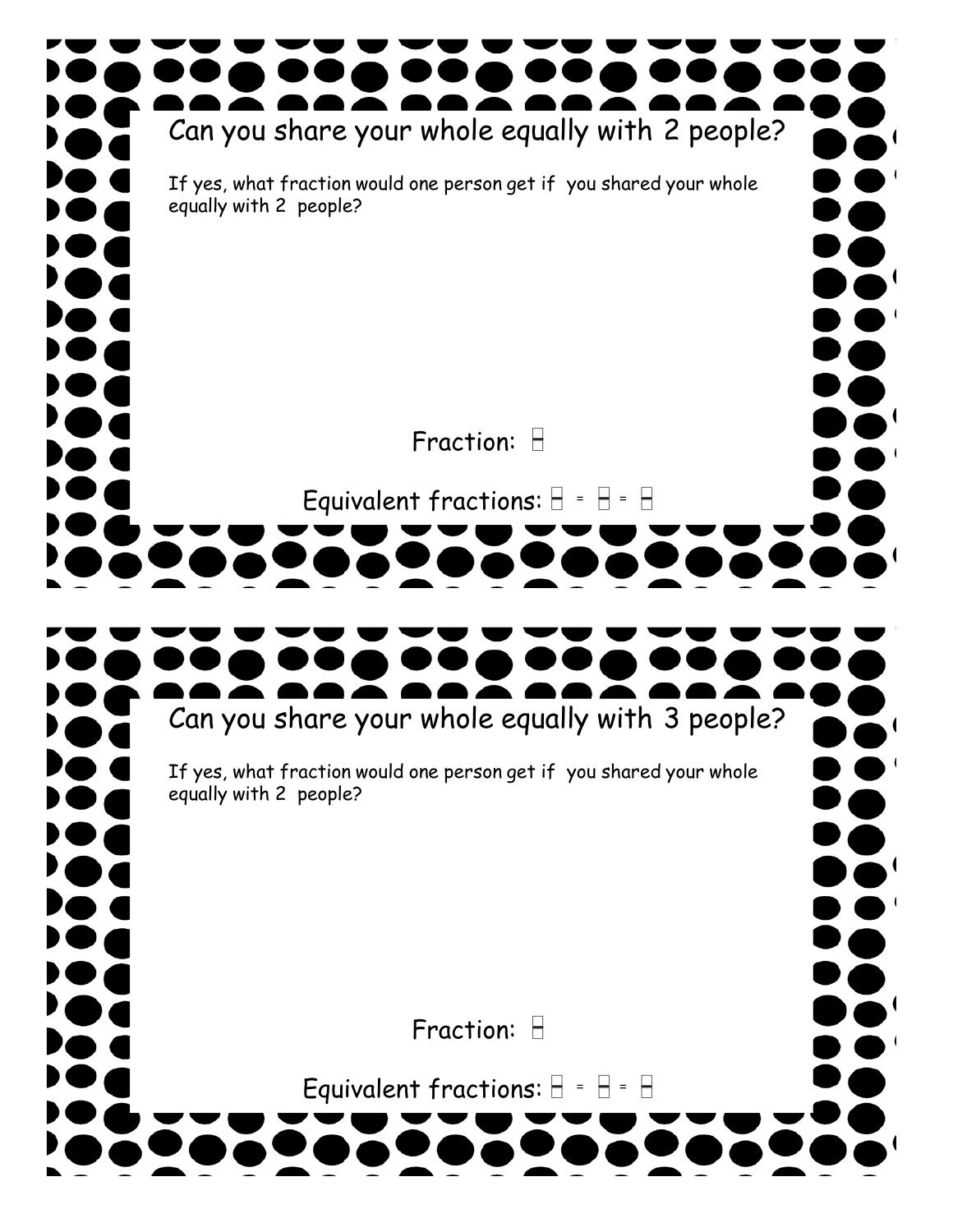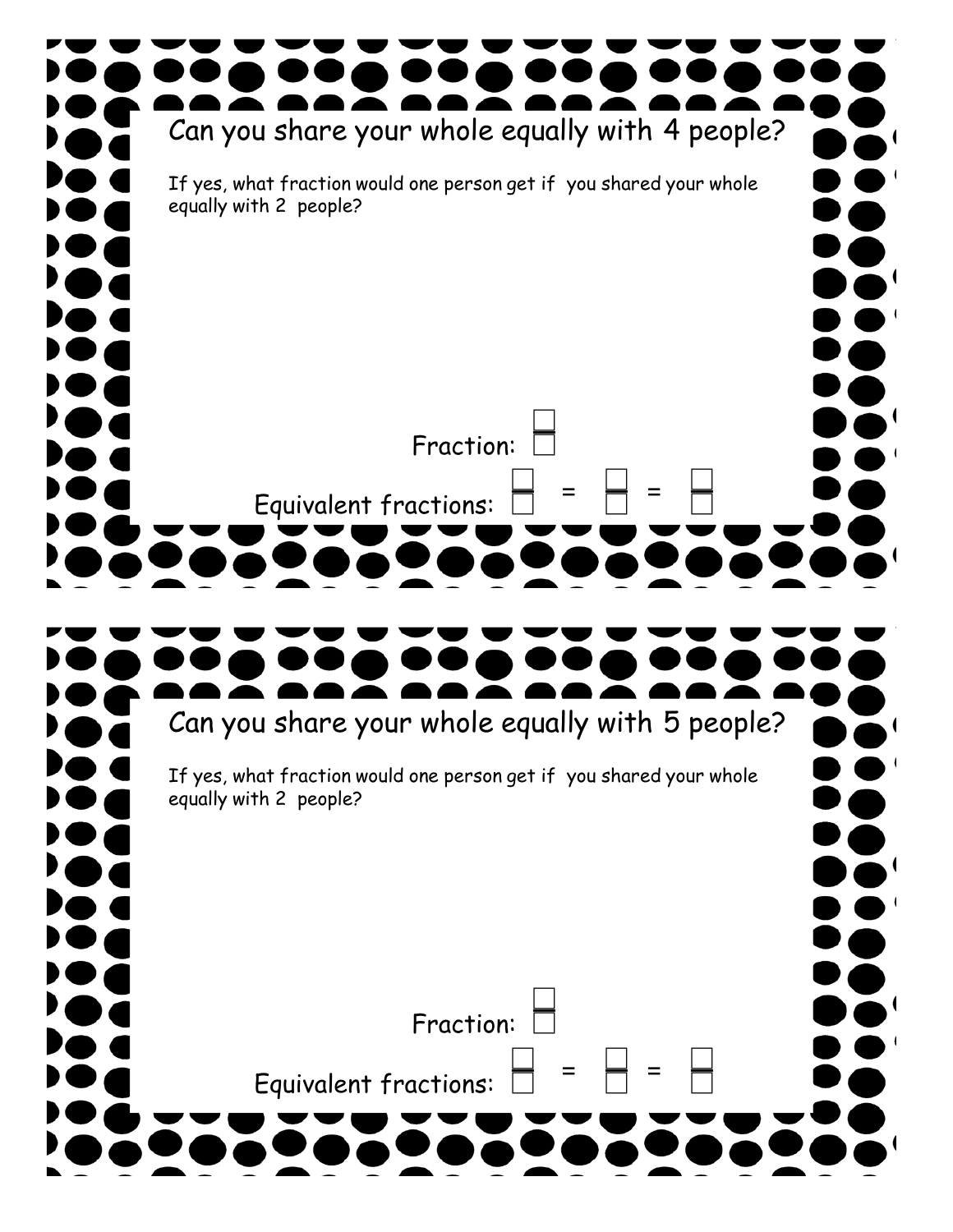